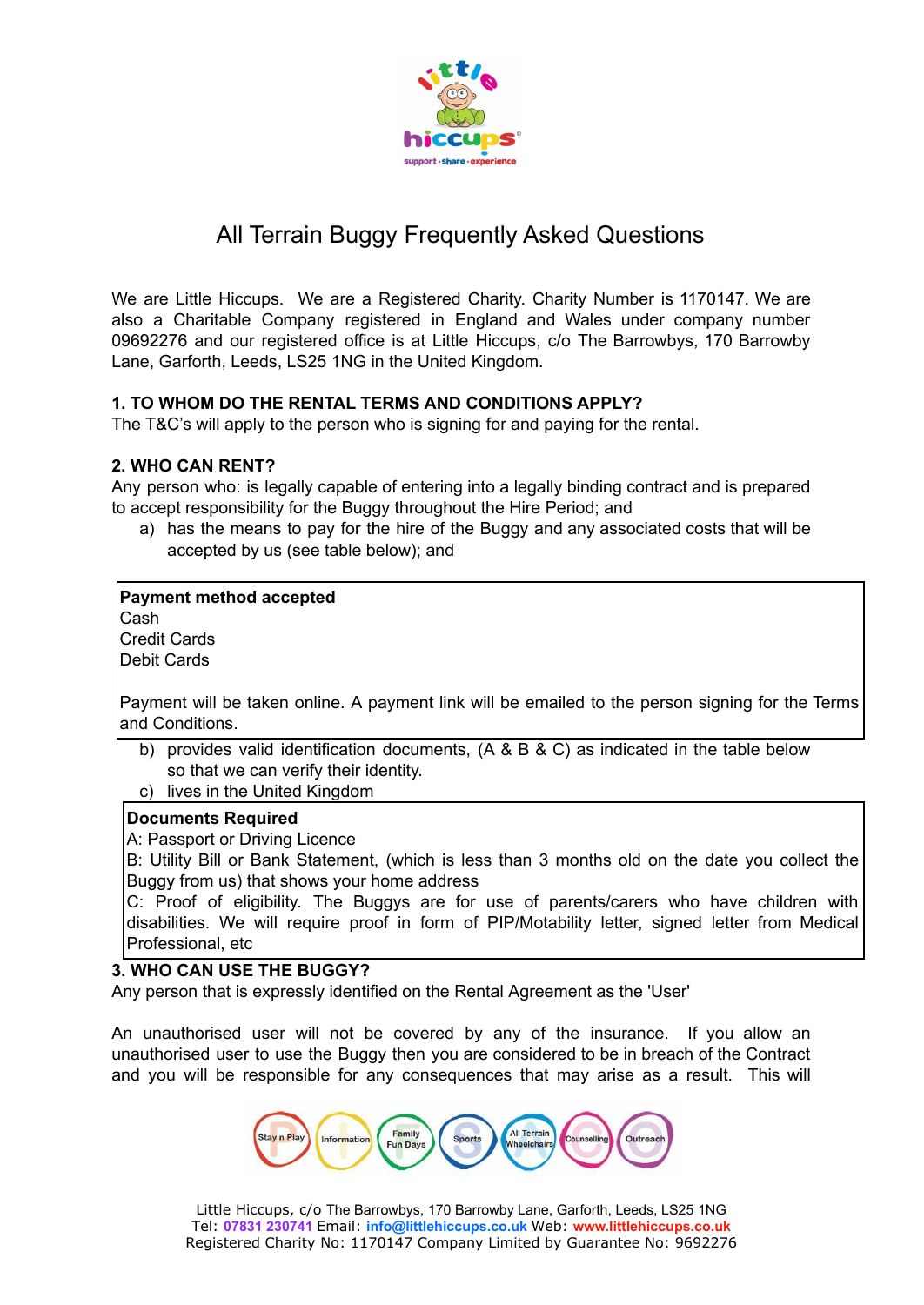include compensating us for any damage caused by you and/or the unauthorised user.

#### **4. WHERE CAN I TAKE THE BUGGY?**

You must not take our Buggy (nor permit the Buggy to be taken) outside mainland UK without obtaining our prior written consent.

The Buggys intended use can be wherever a normal wheelchair can be used and woodlands, beaches, country paths and can be converted into a cycle trailer to tow behind an adult bike. (Attachments required for cycle trailer and beach use). NOT SUITABLE for use in salt water. If the buggy should be exposed to salt water wash off as soon as possible with fresh water to reduce corrosion.

#### **4. WHAT TYPE OF BUGGY CAN BE RENTED AND FOR WHAT PURPOSE?**

You can rent a Delta All Terrain Buggy in accordance with its intended use (see above) as follows:

Delta Buggys are suitable for the following sizes. Little Hiccups currently has MEDIUM (M2) and LARGE (L1) sized Delta Buggies. The LARGE Buggy can be adapted with padding to provide for a MEDIUM sized child.

| <b>Delta Buggy Frame</b>   | <b>Small</b>     | <b>Medium</b>    |                  | Large            |                  |
|----------------------------|------------------|------------------|------------------|------------------|------------------|
| <b>Canvas Size</b>         | S                | M <sub>1</sub>   | M <sub>2</sub>   | L1               | L2               |
| <b>Seat Depth</b>          | 28cm             | 28cm             | 32 <sub>cm</sub> | 34cm             | 38 <sub>cm</sub> |
| <b>Backrest Height</b>     | 72 <sub>cm</sub> | 74cm             | 76 <sub>cm</sub> | 82 <sub>cm</sub> | 88 <sub>cm</sub> |
| <b>Seat Width</b>          | 30cm             | 30cm             | 32 <sub>cm</sub> | 34cm             | 38 <sub>cm</sub> |
| <b>Max Occupant Height</b> | 112cm            | <b>120cm</b>     | <b>150cm</b>     | <b>160cm</b>     | <b>180cm</b>     |
| <b>Max Occupant Weight</b> | 40 <sub>kg</sub> | 50 <sub>kg</sub> | 50 <sub>kg</sub> | 70 <sub>kg</sub> | 70 <sub>kg</sub> |
| <b>Weight of Buggy</b>     | 13kg             | 14 <sub>kg</sub> | 14kg             | 14kg             | 14kg             |



Little Hiccups, c/o The Barrowbys, 170 Barrowby Lane, Garforth, Leeds, LS25 1NG Tel: **07831 230741** Email: **info@littlehiccups.co.uk** Web: **www.littlehiccups.co.uk** Registered Charity No: 1170147 Company Limited by Guarantee No: 9692276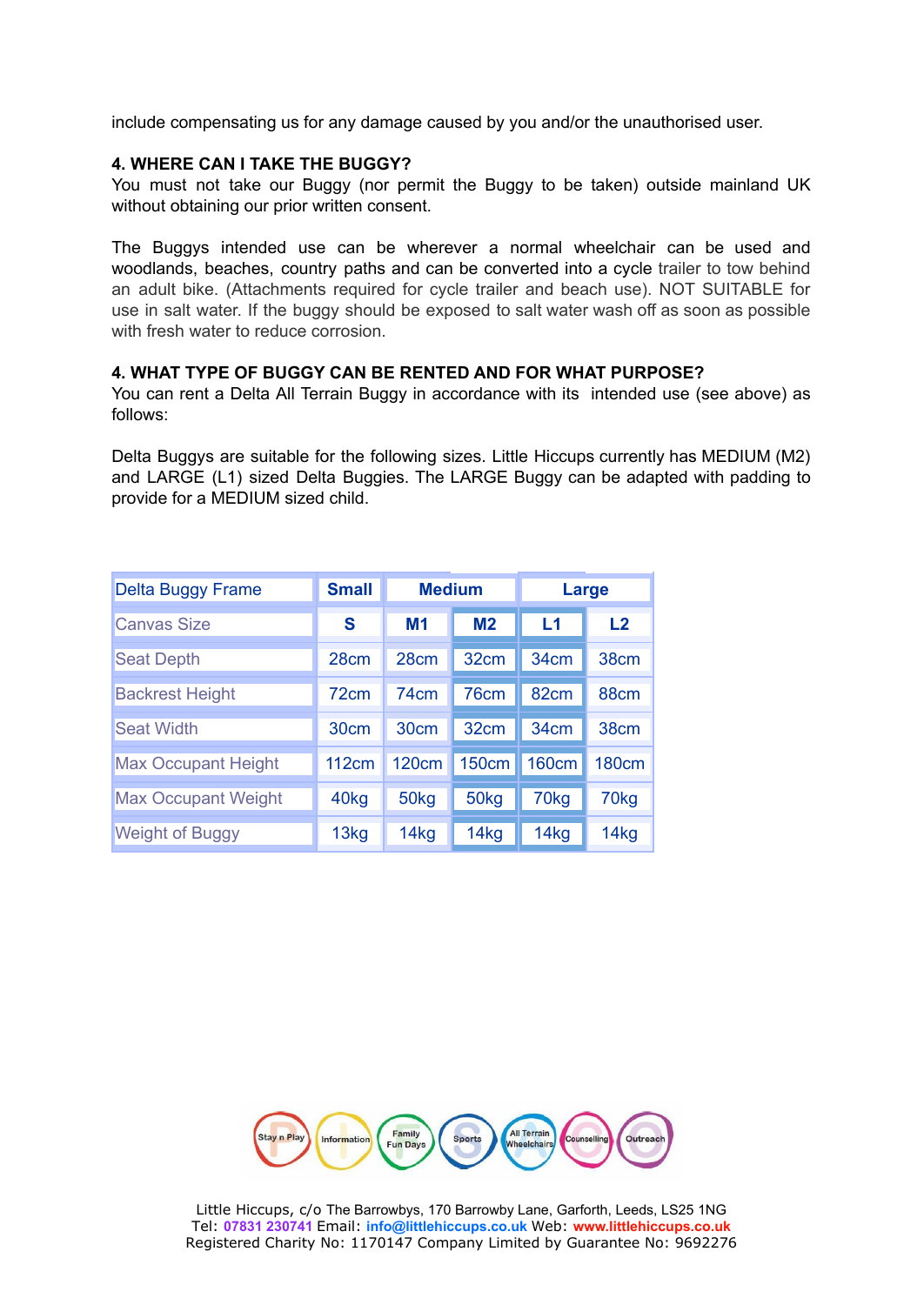# **5. WHAT ARE MY OBLIGATIONS TOWARD THE BUGGY?**

When renting a Buggy from us you must comply with the following obligations:

a) Subject to any fair wear and tear to the Buggy, you will return the Buggy to us in the same condition it was in at the start of the Hire Period

b) Never take the Buggy outside mainland UK without our prior written consent.

c) Use the Buggy in accordance with the Manual, (a copy is provided separately);

d) Ensure that the Buggy is used such that it will not be damaged or cause risk to the User or to any third party or to any third party property.

e) Treat the Buggy with due care and respect and make sure that it is always locked and protected by the supplied lock when it is parked or left unattended.

f) Not smoke near the Buggy nor allow anybody else to do so. If we reasonably think that smoking has happened near the Buggy you must pay our cleaning fees.

g) We ask that due to allergy risks of other users that you do not eat in the Buggy nor allow anybody else to.

h) Make routine inspections in respect of the Buggy's condition: for example, tyre pressures and take any preventive actions necessary to keep the Buggy in good working order.

i) Do not use the Buggy nor allow the Buggy to be used:

5.i.1. for rehire; neither can you mortgage, pawn, sell or in any way pledge or attempt to or give anyone any legal rights over the Buggy or any part of it or any of its accessories;

5.i.2. to carry a User which does not meet the manufacturer's recommended weight and height limits;

j) Return the Buggy and any accessories at an agreed time to StoreFirst Leeds, 2, Stourton Haigh, Pontefract Rd, Leeds LS10 1AX in the condition that we provided it to you at the start of the Hire Period and by the expiry time and date specified in the Rental Agreement. We allow you a grace period of 30 minutes after the expiry time and date and if you don't return the Buggy within this period then we will charge you a daily charge for each day (or part day) that you keep the Buggy beyond the expiry time and date specified in the Rental Agreement in the sum of £50. Delta Buggys can be collected and returned at a mutually agreed time between 9.30am and 2.00pm Monday to Friday.

k) You must not allow anyone else to use the Buggy which includes you deliberately allowing access to the Buggy or the access being acquired due to your negligence, negligent act or failure to act.

l) Any breakdown, faults or malfunction of any part of the Delta must be notified to Little Hiccups immediately and use of the buggy stopped. You must not under any circumstances attempt to repair any part of the equipment yourself.

If you fail to fulfil any or all of these obligations then, it may cause the insurance to be **compromised and/or invalidated and you will be responsible for and will pay to us all reasonable costs of any detrimental consequences, loss and/ or damage that may**

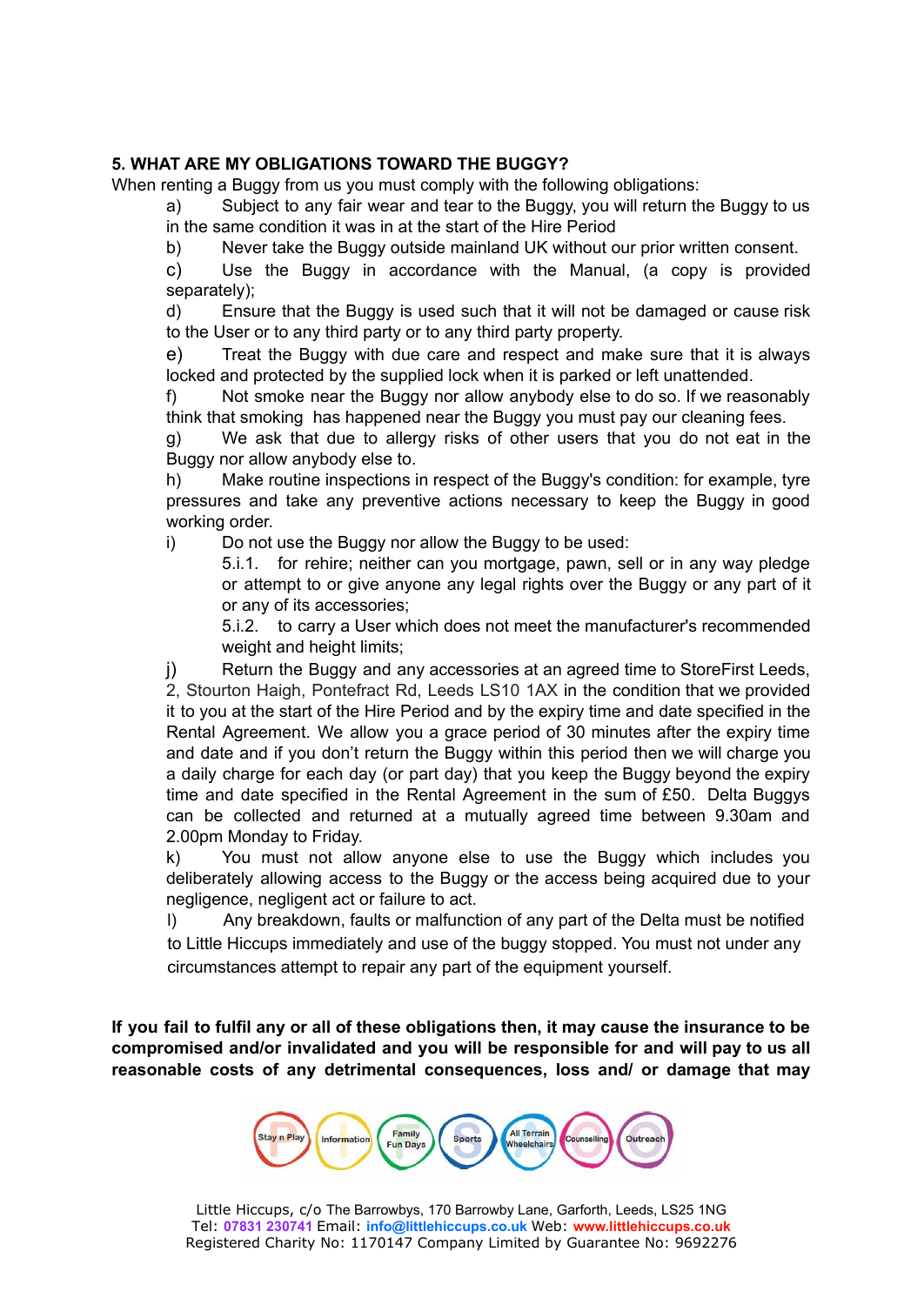**arise as a result. In addition we reserve the right to demand immediate return of the Buggy if the contracted insurance coverage is compromised and/or invalidated.**

## **6. WHAT IS INCLUDED IN THE PRICE I PAY?**

The information you provide to us at the time of booking (such as the duration of the Hire Period) will determine the price you pay. Any change to that information could therefore also mean that the price changes. The price of your rental will be those prices in force at the time of booking or at the time you make any changes to that booking.

The price you will pay comprises the following items:

- a) The daily rental charge for the Buggy for the agreed number of calendar days;
- b) The cost of insurance.

6.b.1. You will be responsible for paying an amount up to the excess shown on the Rental Agreement together with all relevant charges and fees each time the Buggy is damaged or stolen during the Hire Period whether or not you were at fault. Insurance Excess is £100.

6.b.2. You will not be protected for:

6.b.2.1. loss or damage to the Buggy and/or accessories caused by abuse, negligence or breach of the Contract. In these circumstances you will be responsible for and must pay all of our losses and damages and you agree to pay all relevant charges; or

6.b.2.2. any goods or personal possessions that you carry in the Buggy (which are carried at your own risk) or which are left in the Buggy when you return it to us.

6.b.3. You must comply with all of the terms and conditions of the Contract so that our insurance are not compromised and/or invalidated. If you do not do so then we and/or any provider of insurance (whichever applies) may decline to accept responsibility for any loss or damage arising during the Hire Period. If cover is declined, you will be responsible for and must pay all of the losses and damages that we may incur or suffer as a result and you will pay all relevant charges plus a damage administration fee (as above) for each incident.

### **7. WHAT ARE THE OTHER FEES / CHARGES THAT I MAY HAVE TO PAY?**

a) The Deposit. The deposit will have been explained in the Confirmation email and will need paying before the buggy is hired. This is taken to leave us with some security for any additional charges that may arise during your use of the Buggy over the Hire Period. This security is in the form of a financial deposit which is determined by the category of Buggy that you are renting from us and the extent of the Hire Period.

b) Any additional fees and charges that are linked to other events which take place during your rental.

c) Cleaning fees for a Buggy if it is necessary to return the Buggy to the same condition it was in before the start of the Hire Period (including for smoking in or around the Buggy).

d) Charges for lost, stolen or damaged parts of the buggy and/or accessories not

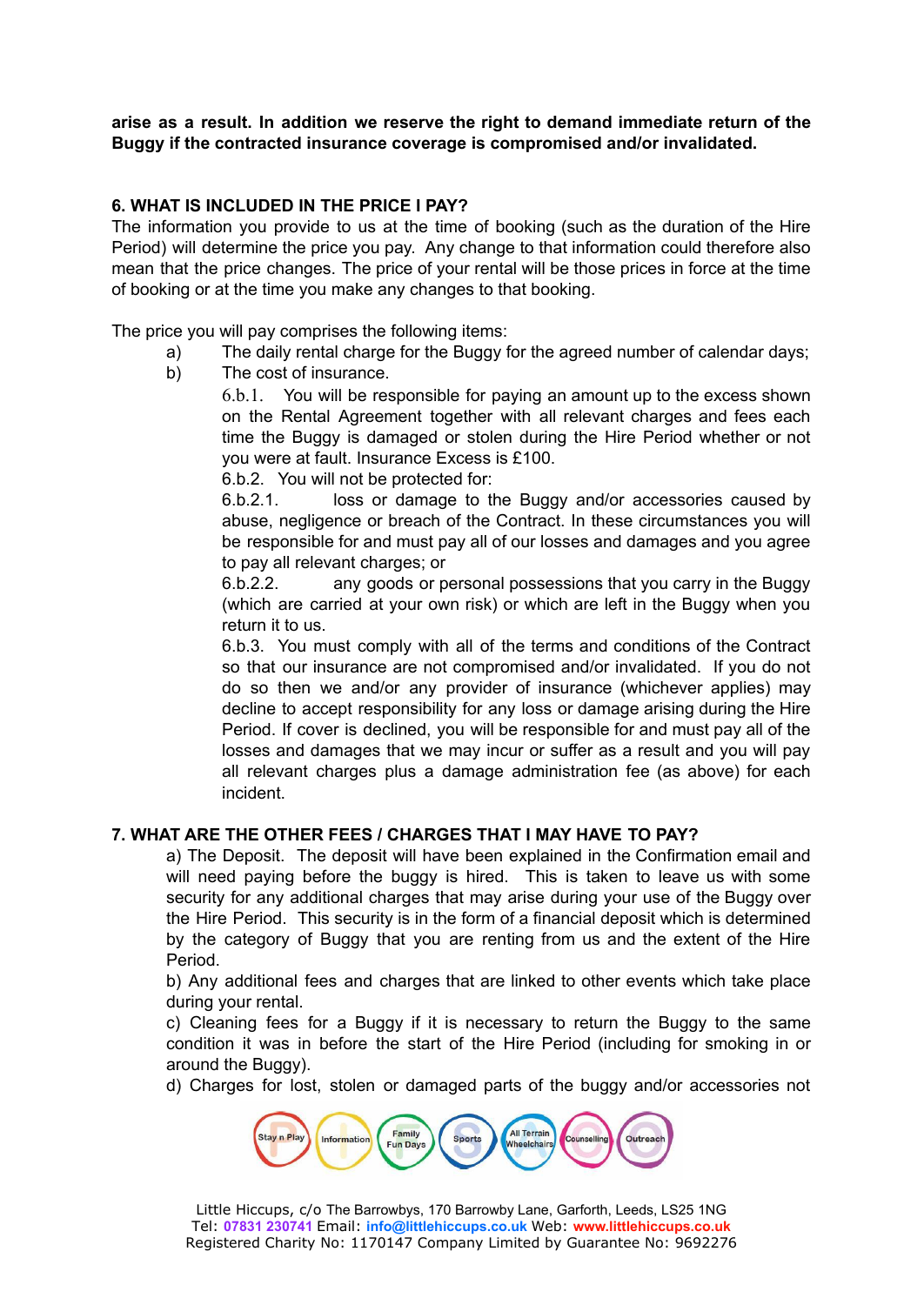covered by the insurance.

## **8. WHAT SHOULD I PAY ATTENTION TO WHEN I PICK UP THE BUGGY?**

a) When you pick up the Buggy from us you will be asked to sign a section on the Rental Agreement that describes the Buggy's condition at that particular time. Before you sign the Rental Agreement you should inspect the Buggy and any accessories for any pre-existing damage.

b) If you notice any apparent defect or damage that is not described on the Rental Agreement then you should ensure a note is made on the Rental Agreement and that we both sign the change to it.

d) Where it isn't possible to check pre-existing damage to the Buggy and any accessories at the time of pick-up you must notify any such damage to us within 24 hours of the start of the Hire Period. Notification of such damage should be made by emailing info@littlehiccups.co.uk

e) If you don't notify us of any pre-existing defect or damage then we will assume that you have accepted the Buggy and any accessories in the condition set out on the Rental Agreement and we will charge you for any new damage that is discovered when the Buggy and any accessories are inspected by both parties when you return the Buggy.

### **9. WHAT WILL HAPPEN WHEN I RETURN THE BUGGY?**

- a) You should return the Buggy to the StoreFirst Leeds, 2, Stourton Haigh, Pontefract Rd, Leeds LS10 1AX on the date and at the time shown on the Rental Agreement. Delta Buggys can be collected and returned at a mutually agreed time between 9.30am and 2.00pm Monday to Friday.
- b) We are not responsible for any loss or damage to any personal belongings placed in the Buggy which will at all times be your responsibility. You must not leave any personal belongings in the Buggy when you return it to us (you are responsible for checking and removing your personal belongings from the Buggy). Any personal belongings left in the Buggy which remain unclaimed 3 months after the end of the Hire Period will be disposed of.
- c) Early Return. If you return the Buggy before the return date and time stated on the Rental Agreement then the Hire Period will end when you return the Buggy. However, in these circumstances, we will not refund any unused prepaid daily rental or accessory charges to you.
- d) Late Return In the event that the Buggy is not returned on the date shown on the Rental Agreement, and if we do not hear from you for a period of 24 hours concerning the delay in its return we will regard the Buggy as having been stolen and will report this to the police. We will take all lawful means to recover the Buggy (which may include repossessing it or applying for a Court Order requiring you to return it and/or pay us an amount equal to the Buggy's market value). If we have to take such steps then:
	- a. you give us permission (and cannot withdraw it) to access your premises for the purposes of repossessing the Buggy so long as we do not use unreasonable force or cause damage; and
	- b. you must pay all our reasonable costs (including any legal or professional costs), charges and fees.

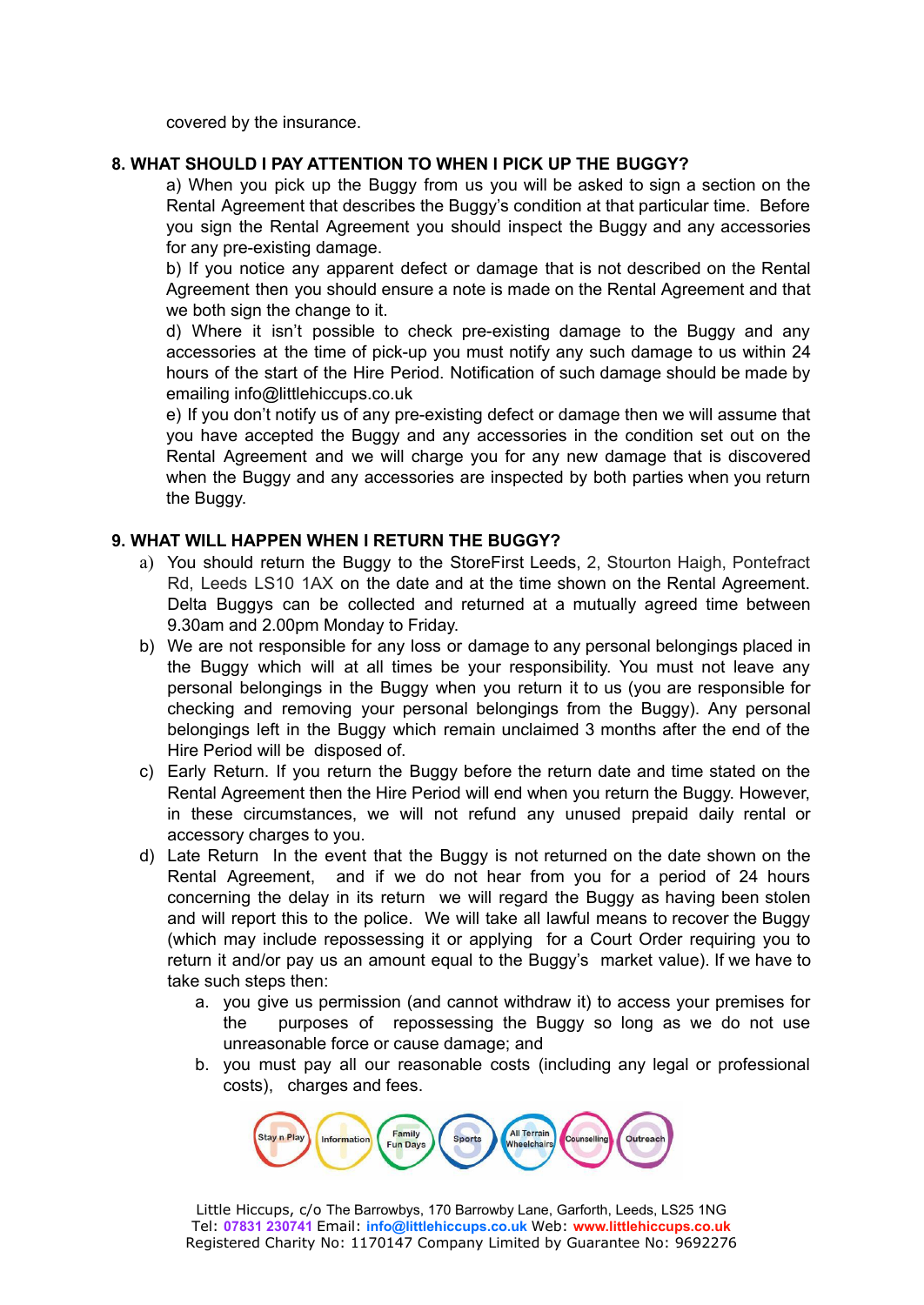e) When you return the Buggy to us you should take the opportunity to: ensure you have removed all of your personal belongings (you are responsible for checking the Buggy); and inspect the Buggy together with our agent and countersign the check-in document which includes a record of any new damage (from that described on the Rental Agreement at the time of pick up or which you notified to us). You will receive a copy of this signed document. If, during the inspection, we discover new damage to the Buggy (from that described on the Rental Agreement at the time of pick up or which you notified to us in accordance with the provisions of section 8 d)) then we will evaluate it and issue an invoice.

### **10. DAMAGE TO THE BUGGY**

Under no circumstances must you make or endeavour to make any repairs, alterations or additions to the Buggy or any part thereof nor permit any other person to do so without our prior written consent. Any accident, breakdown or any unsatisfactory working of Buggy must be recorded on the Accident and Fault Recording form and immediately notified to us. The Buggy must be returned to our premises for examination except where examination elsewhere has been mutually agreed upon. You must notify us immediately if the Buggy is involved in any accident resulting in damage to the Buggy or to other property, or injury to any person. No allowance for the hire charges or for the cost of repair will be made by us to you unless they have been specifically authorised in writing by us to carry out the repair.

Unless any of the following charges are covered by the insurance, then you will be responsible for the following charges:



Little Hiccups, c/o The Barrowbys, 170 Barrowby Lane, Garforth, Leeds, LS25 1NG Tel: **07831 230741** Email: **info@littlehiccups.co.uk** Web: **www.littlehiccups.co.uk** Registered Charity No: 1170147 Company Limited by Guarantee No: 9692276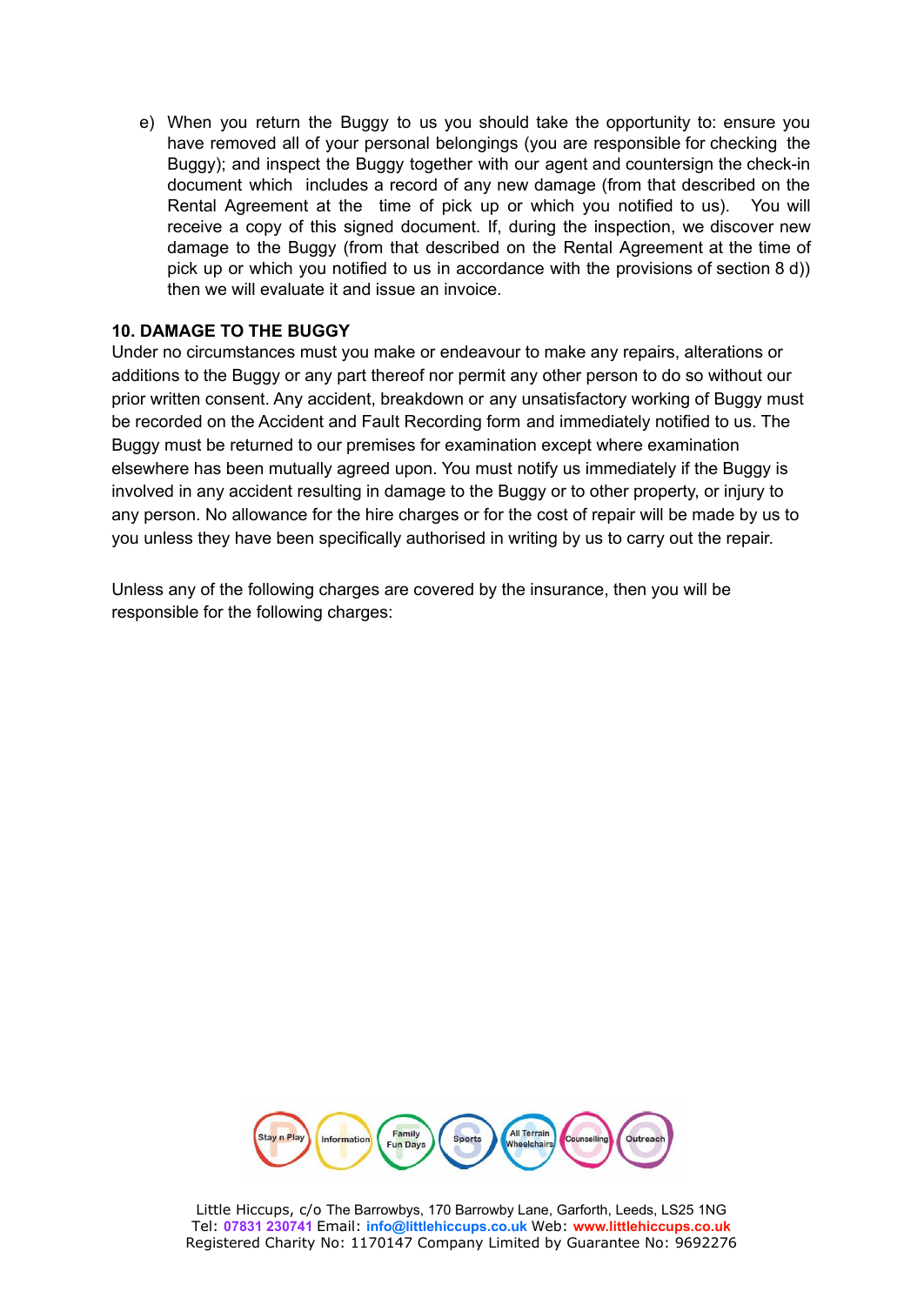- a) The cost of repairing any damage caused to the Buggy or other accessories; and/ or which you cause to another party, their property, the Buggy they are in and all uninsured losses before the Buggy is checked back in by us.
- b) The replacement cost of any accessories which have been lost, stolen or are uneconomical to repair (whether or not you are responsible for the loss unless the loss is due to our fault or negligence or our breach of this Contract or such loss occurred after the Buggy is checked back in by us).
- c) Any damage caused to the Buggy whilst you have it in your care will be evaluated by us (acting reasonably) and charged according to our cost estimation. Repair costs will vary depending on the extent of the damage.
- d) Please note that depending upon the Insurance and provided you have complied with all applicable policy terms and these T&Cs you may not be charged for the full cost of the damage and the maximum amount you may be required to pay will be the Excess amount (as described in Insurance).

## **11. WHAT IS EXPECTED OF ME REGARDING THE BUGGY MAINTENANCE?**

Throughout the Hire Period we will expect you to look after the Buggy and any accessories against loss or damage (however that arises). If you fail to do so then you will be responsible for all damage and loss and any applicable charges that may arise as a result.

### **12. WHEN SHALL I RECEIVE MY INVOICE AND PAY FOR THE RENTAL?**

You will receive a final invoice once all elements of your rental have been settled. You will pay or be charged the full amount in one lot as agreed between us.

You must prepay for your booking online. Your means of payment will be debited by the agreed amount, but you will not receive an invoice for that prepayment as the confirmation email will be deemed the receipt for this.

# **13. WHAT IF I WANT TO CANCEL OR MODIFY MY BOOKING?**

a) You can modify your booking free of charge provided you let us know at least 24 hours before the Hire Period is due to start. We will let you know if the modification to your booking is possible.

b) You can cancel your booking free of charge provided that you have given us at least 24 hours notice before the Hire Period is due to start.

c) If you have not cancelled your reservation and fail to pick up the Buggy then your prepayment will not be refunded.

d) If we cancel the booking you will be fully reimbursed for any sums that you have paid to us for the booking.

### **14. WHAT IF I WANT TO EXTEND MY RENTAL AGREEMENT?**

In case you want to extend the Hire Period shown on your Rental Agreement you must contact us at least 1 working day before the end of the Hire Period

- a) If we agree to extend the Hire Period you must pay us the additional daily rate and any additional insurance before the end of the original Hire Period.
- b) If you do not contact us in time, if we consider it to be appropriate then we will also have the right, without prior notice, to take any legal action necessary to effect the immediate return of the Buggy. Please note that unless we expressly agree to the